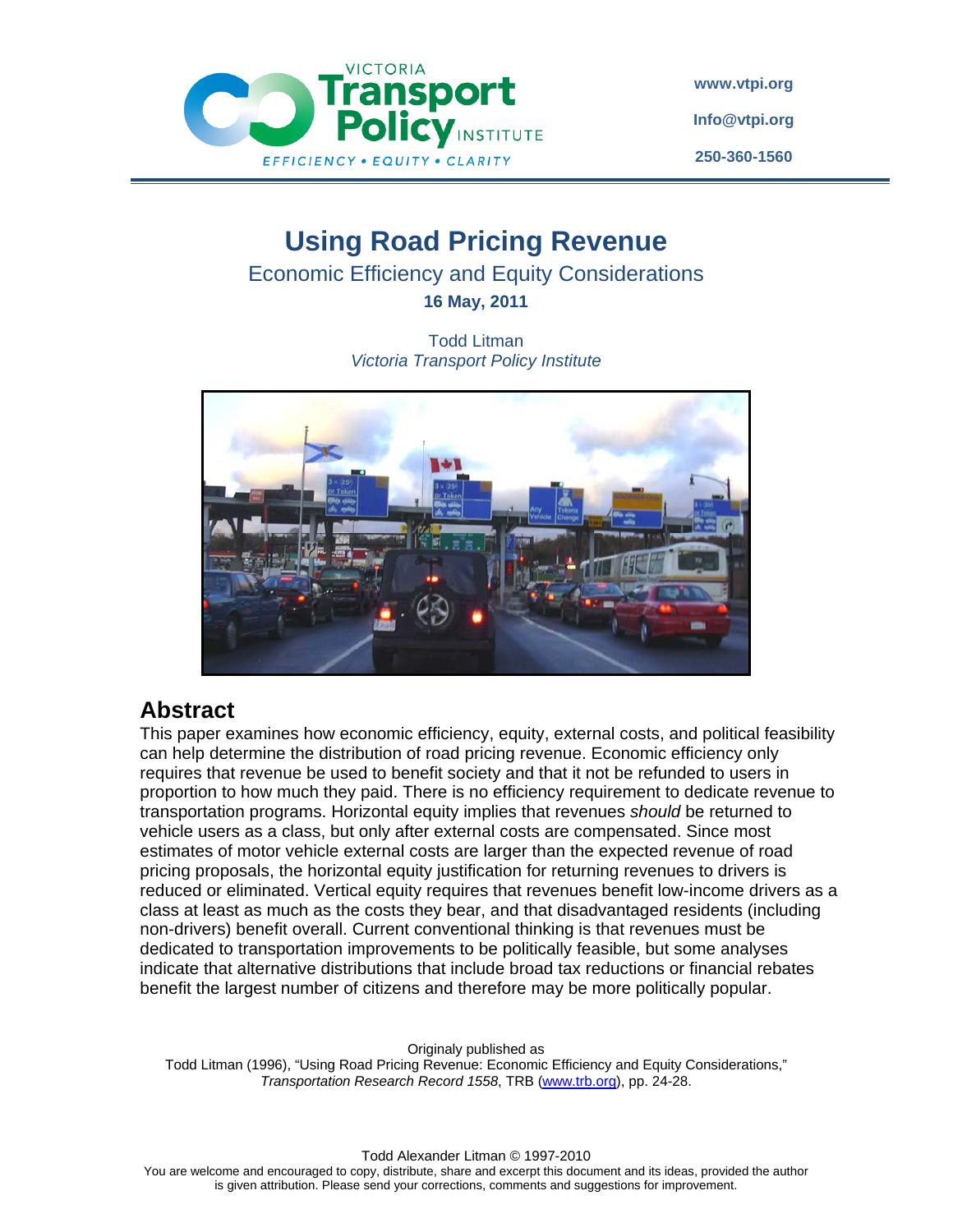## **Introduction**

Road space is currently allocated by queuing, with congestion delays limiting growth in peak-period vehicle traffic. This is inefficient since it requires motorists to waste time and vehicle costs to the point that some forego potential peak-period trips. Economists have long recommended using road pricing to more rationally manage traffic congestion.<sup>1</sup> Enthusiasm for road pricing has increased in recent years, and several efforts are now underway to implement demonstration projects.<sup>2</sup>

Road pricing can raise significant revenue. The distribution of this money is an important consideration in road pricing program development, and one which transport professionals, who traditionally struggle to *obtain* rather than *disperse* money, may be unprepared to evaluate. As people who suddenly become rich often learn, spending money efficiently can be challenging. Decision makers must develop revenue distribution formulas that satisfy conflicting demands. This paper considers four related issues: economic efficiency, equity, externalities, and political acceptability.

# **Economic Efficiency**

Economic efficiency is concerned with the use of society's resources to achieve maximum net benefit. Road pricing increases efficiency by rationing road capacity with less waste than queuing. This benefit is unaffected by the allocation of road pricing revenue. From an overall *economic efficiency* perspective, the revenue must be used to benefit society; the more beneficial the more economically efficient the program. There is no requirement, however, that the money be allocated in any particular way.

Although transportation improvements are one potential use of road pricing revenue, there is no economic efficiency requirement that road charges be spent on roads or transportation in general. Where roadway improvements are expensive due to high land values, high construction costs or environmental constraints, road pricing set at short-runmarginal-costs may result in significant revenue surpluses while still not justifying increasing roadway capacity.<sup>3,4</sup> Increasing congested roadway capacity often causes generated traffic that, in turn, increases vehicle traffic external costs.<sup>5,6</sup>

The quality of travel options available to peak-period motorists affects their costs (in terms of money, additional travel time, discomfort and stigma) for reducing peak period driving, and therefore the congetion price needed to achieve a given reduction in traffic.<sup>7</sup> As a result, there is an economic efficiency justification for using road pricing revenue to fund alternative modes.<sup>8</sup> This can benefit both those who shift mode (who enjoy better services than would otherwise occur) and motorists, who pay lower congestion fees.

Road pricing revenue *should not* be reimbursed to individuals in proportion to how much they pay. If drivers pay to use a road on Monday knowing that the money will be returned on Friday they have little incentive to change their travel behavior. Revenues could be returned to groups, such as vehicle owners or residents as a class, provided that individuals receive the benefit whether or not they pay the fee. It would be inefficient, however, if targeting revenue at these classes induced individuals to drive more, which may occur if revenues were returned in proportion to car ownership or use.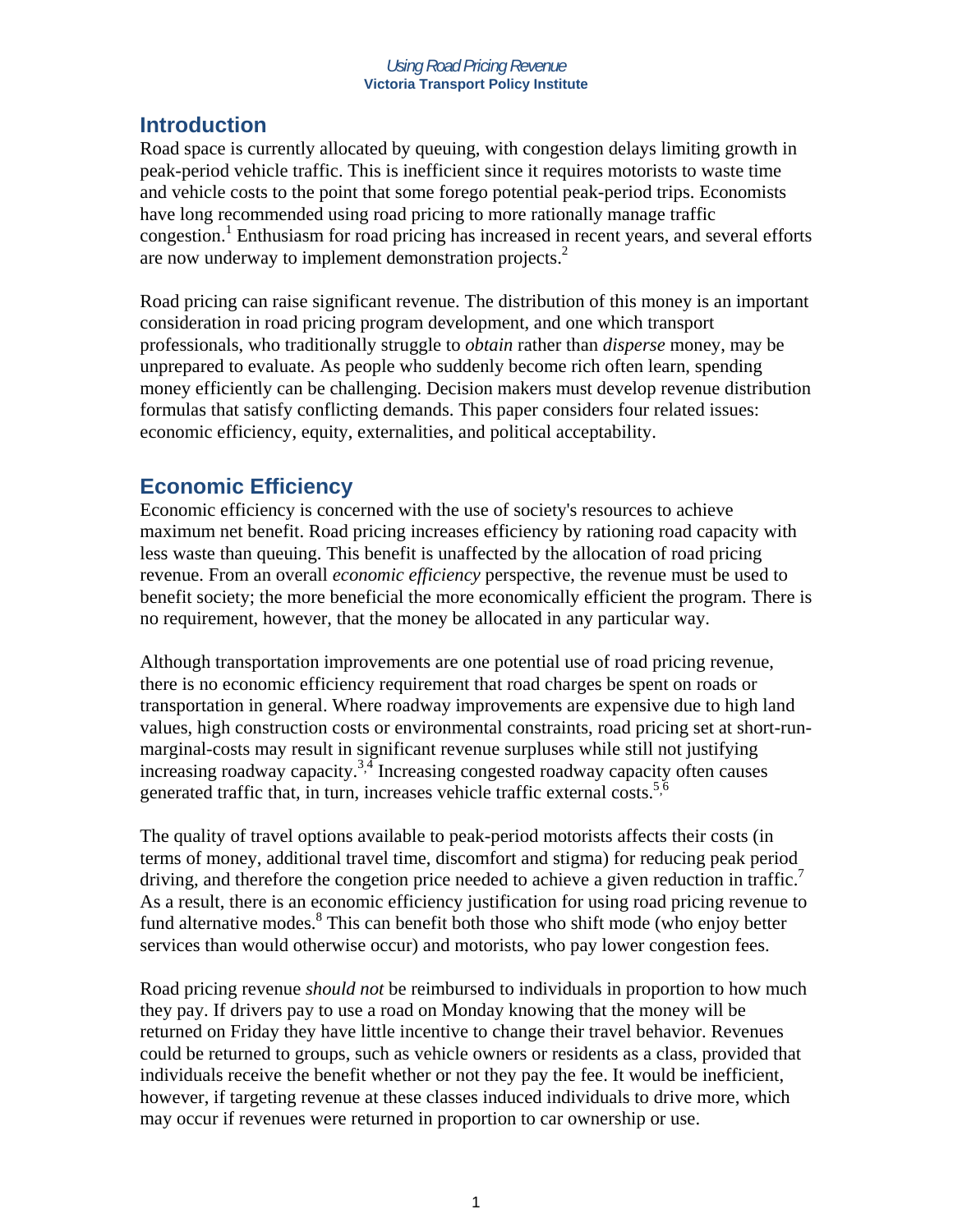# **Equity**

The question considered here is what constitutes a "fair" or "equitable" distribution of road pricing revenue, which raises the broader question of how to define transportation equity. There are two basic definitions.<sup>9</sup>

### *Horizontal Equity*

Horizontal equity is concerned with fairness between individuals and classes with comparable needs and resources. It assumes that "like should be treated alike." Horizontal equity is often interpreted to mean that individuals should "get what they pay for, and pay for what they get." This is the reason that many people instinctively feel that road pricing revenues should be dedicated ("hypothecated") to road improvements or to provide other benefits to people who pay the fee. It implies that to do otherwise unfairly transfers benefits from one group (those who pay the fee) to another (those who do not).<sup>10</sup>

Who deserves the benefit according to this criterion is a matter of debate. It can be defined as just those who actually pay the toll, or it could also include those who change their travel patterns in response to the toll, thereby incurring costs in terms of inconvenience, and providing the congestion reduction benefit to the toll payers. Since people tolled off the road often shift to transit, bicycling or walking, road pricing revenues could be used to benefit users of those modes.

Horizontal equity is further complicated by the existence of external costs from motor vehicle use, including accident risk, environmental degradation, parking subsidies, resource consumption externalities, and reduced mobility for non-drivers.<sup>11</sup> Road pricing itself tends to impose negative impacts on urban neighborhoods by increasing traffic on un-priced roads. That vehicle use imposes costs on other people itself represents horizontal inequity. Horizontal equity requires that road price revenue be returned to vehicle users only after external costs are compensated.<sup>12</sup>

There are various perspectives as to how broadly road pricing revenues should be compensated. The narrowest scope only requires road pricing revenue to compensate for externalities produced on the particular road that is tolled, or on that particular vehicle trip. A more comprehensive approach would allow road pricing revenue to compensate for external costs of a particular driver, or of all drivers as a class. Estimates of automobile external costs (including accidents, pollution, parking, noise, resource consumption externalities and other negative impacts) range from  $10¢$  to over  $30¢$  per mile.<sup>13, 14, 15</sup> Since most road pricing proposals would generate less revenue than these externality estimates, there is no horizontal equity requirement that revenues benefit only drivers.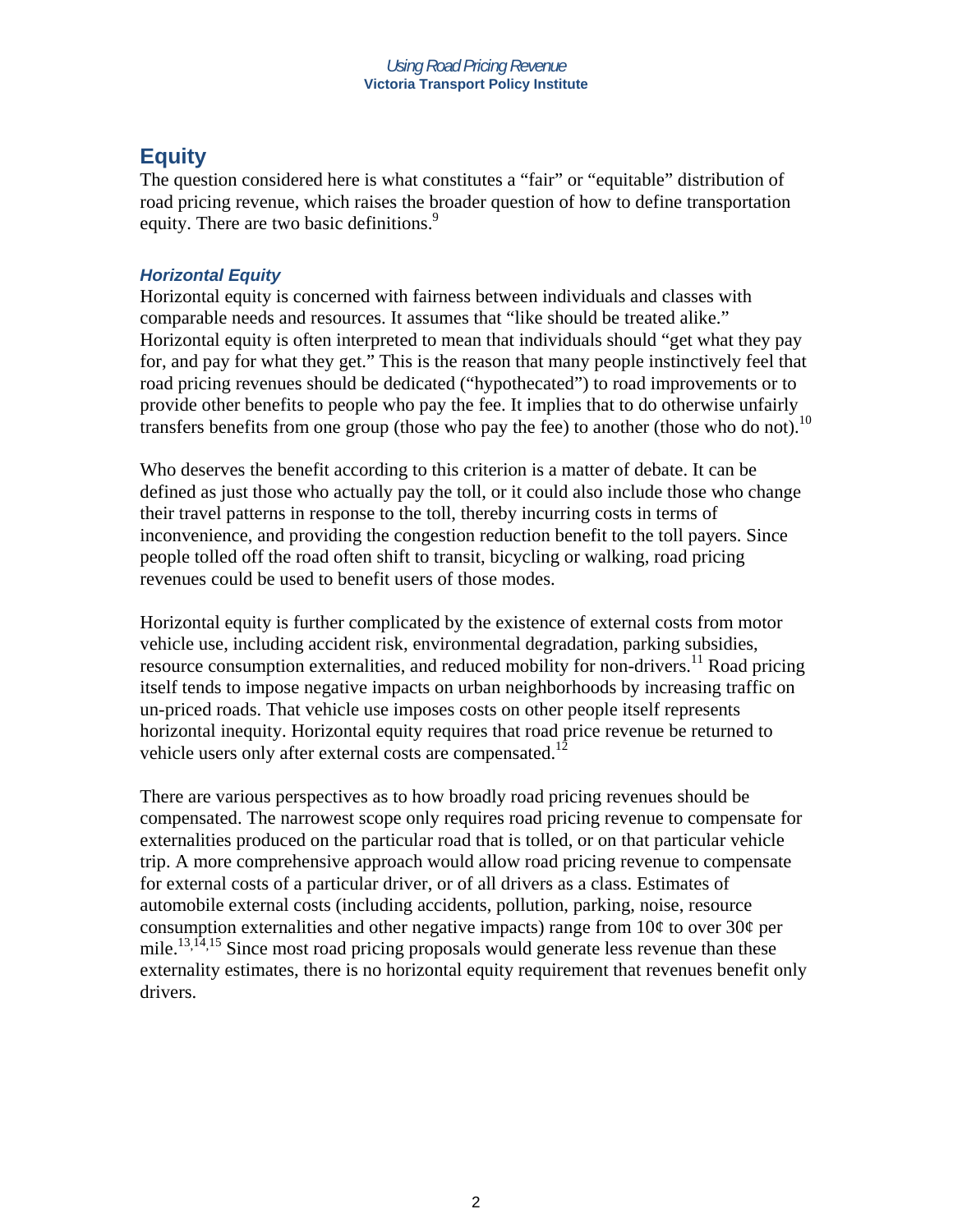### *Vertical Equ***i***ty*

Vertical equity is concerned with the treatment of individuals and classes that are unlike. By this principal, the distribution of costs and benefits should reflect people's needs and abilities. Progressive tax rates, and need-based services such as programs to help the poor, seniors and disabled people, are examples of policies reflecting vertical equity. Vertical equity often requires that disadvantaged people receive *more* public resources (per capita or unit of service) than those who are advantaged to accommodate their greater need. For example, transit services for wheelchair users requires greater than average financial subsidy per trip, but this is considered fair because wheelchairs users needs' are also greater than average.

Vertical equity issues are often contentious. People who emphasize vertical equity argue that society is defined morally according to how it treats disadvantaged members,  $16$  while others point out that providing extra resources to disadvantaged people reduces the incentive for individuals to overcome such disadvantages. Most people seem to recognize vertical equity as being a legitimate social goal, but there is little agreement as to what constitutes the correct allocation of resources by this criterion.

Vertical equity is often measured with respect to income. This is an imperfect metric since people with the same income often have very different needs and abilities. For example, a person with a disability may actually be disadvantaged compared with somebody else with a lower income. Despite this weakness, income data is often the only information available for evaluating broad equity impacts.



*Figure 1* **Annual Vehicle Travel By Income** 

*Lower income people tend to drive fewer annual miles than higher income people.* 

Road pricing is usually considered vertically inequitable because fixed charges impose a larger burden on the poor. For example, a \$2 per day toll might be *horizontally equitable* (everybody pays the same amount), but *vertically inequitable* because it represents a larger portion of income for a low-income driver than for a high-income driver. This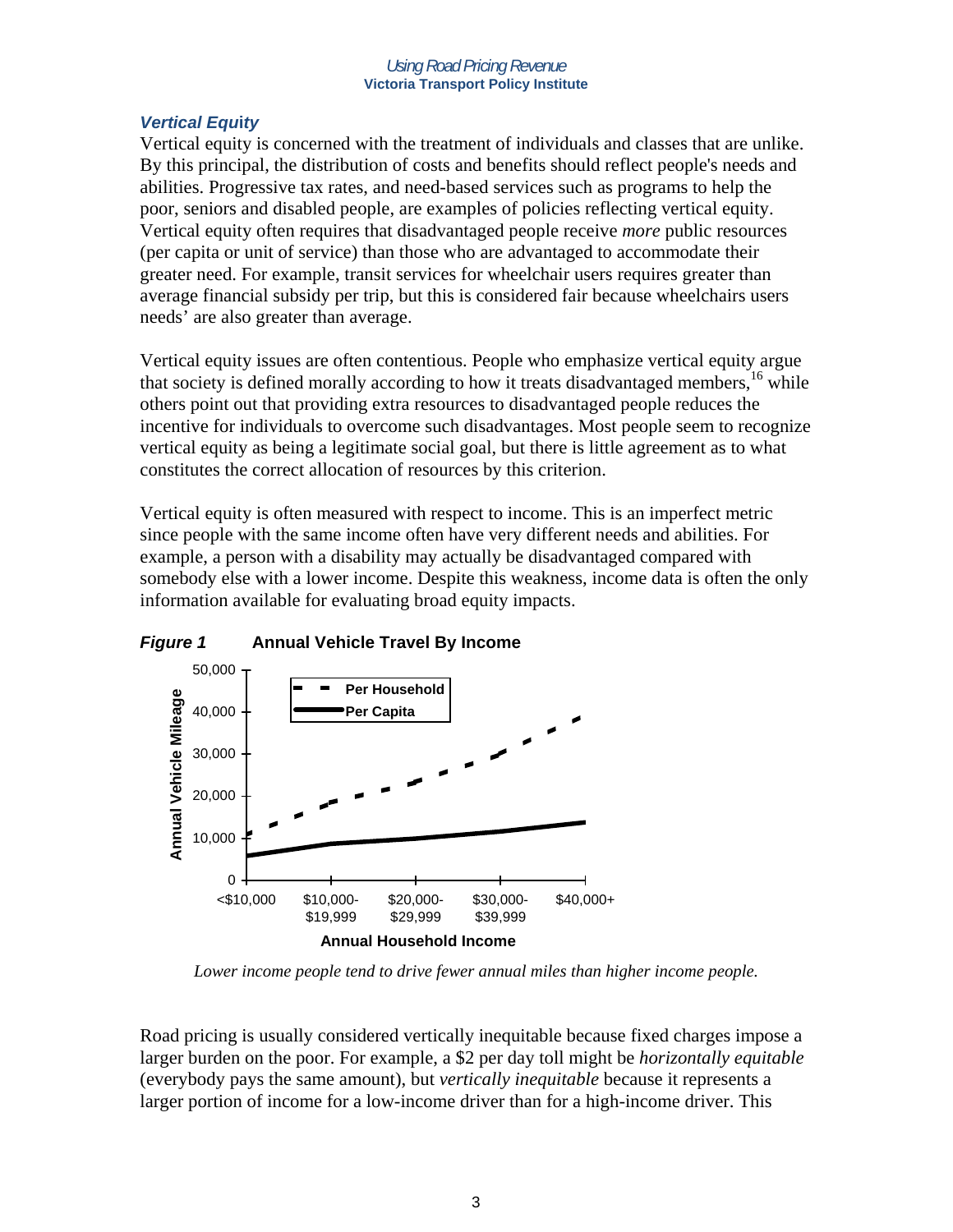impact is tempered by the fact that lower income people drive less on average than those with higher incomes.<sup>17</sup> Lower income people drive less than average on suburban highways that are candidates for road pricing, so as a class they would pay relatively little in tolls,  $^{18}$  although there may be significant individual exceptions.

Some studies indicate that road pricing is vertically inequitable when the distribution of revenues is ignored, but becomes beneficial to all income classes if revenues are either returned proportionally to each class, distributed equally per capita, or used to replace current motor vehicle taxes.<sup>19, 20, 21</sup> Since most current transportation taxes are regressive (Table 1), replacement by road pricing has a neutral or positive effect on vertical equity.

| Tax                              | <b>Incidence</b> |
|----------------------------------|------------------|
| Federal, state fuel gasoline tax | Regressive       |
| State use fees                   | Regressive       |
| State sales tax                  | Regressive       |
| Local sales tax                  | Regressive       |
| Federal, state income tax        | Progressive      |
| Property tax                     | Regressive       |

*Table 1* **Incidence of Taxes Used to Support Highway Services**<sup>22</sup>

Some people may be especially harmed by road pricing, particularly in the short term. These include long distance, automobile-dependent commuters, and working women with significant family responsibilities.<sup>23</sup> Targeted compensation to these groups may be justified for vertical equity. However, these same classes also benefit most from reduced congestion so their net losses may be small to moderate for those in lower and middle income classes, and negative for those with higher incomes.

There is a long history of incorporating vertical equity objectives into transport pricing. Adam Smith, a founder of modern economics, wrote that, "*When the toll upon carriages of luxury coaches, post chaises, etc. is made somewhat higher in proportion to their weight than upon carriages of necessary use, such as carts, wagons, and the indolence and vanity of the rich is made to contribute in a very easy manner to the relief of the poor, by rendering cheaper the transportation of heavy goods to all the different parts of the country.*" 24 These objectives can be addressed by targeted exemptions and discounts that benefit lower-income people.

A study of the impacts of tolling Puget Sound region highways found that most poor households would not be substantially affected. Impacts depend on which highways are tolled, the price structure, how much poor travelers depend on those highways, the quality of travel alternatives, and how revenues are used. Lower-income travelers who use routes to be tolled and do not have ready alternatives will have their economic wellbeing decreased. For the small number of poor households without alternatives, the financial effect of tolling could be large. One hypothetical simulation suggests that a poor household could pay up to 15 percent of its income on tolls.<sup>25</sup>

*Most current taxes used for roadway funding are regressive.*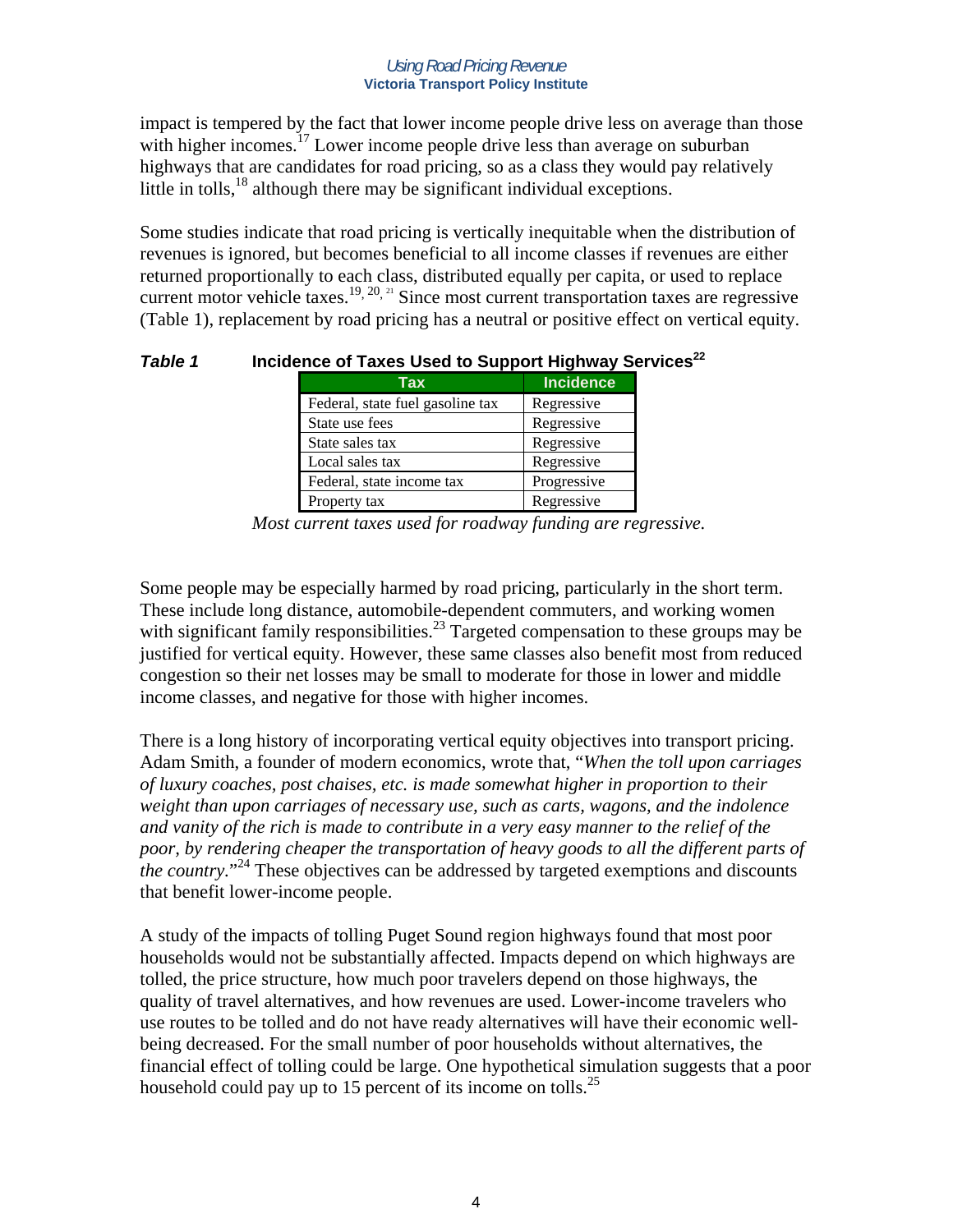Vertical equity can also be defined with respect to driving ability. As a class, non-drivers tend to be economically, physically and socially disadvantaged. Road pricing has the potential of benefiting non-drivers overall by increasing the use of alternative travel modes, resulting in improved service due to economies of scale and increased political support.<sup>26</sup> Vertical equity justifies using road pricing revenue to support alternative transportation programs, provide per capita cash rebates, reduce taxes, or fund public services that benefit disadvantaged populations.

Equity impacts depend on available options, including route, mode, and scheduling options in the short term, and location of job, services, and housing in the long term. The more alternatives available, the less net cost individuals bear due to road pricing. For example, with peak period congestion tolls, employees whose schedules are flexible bear less cost than those whose schedules are inflexible. Higher income employees currently tend to have greater job scheduling flexibility, but this regressivity could decline if commute trip reduction programs increase flextime options for all employee classes.

A strategy often advocated to avoid equity conflicts over new user charges, such as road pricing, is to maintain "revenue neutrality," which means that overall user payments do not change. Under this strategy, road charges would be returned to each group through reduced taxes or cash rebates in proportion to how much the group pays. In practice this may not be desirable or possible. Revenue neutrality assumes that existing tax distribution is acceptable, and that appropriate classes can be defined.

Analysis of congestion pricing impacts in Stockholm, Sweeden concludes that if revenues are used to fund transit, Stockholm's road pricing program is progressive with respect to income, but if used to reduce taxes it is regressive.<sup>27</sup> Other researchers also conclude that using road pricing to improve public transit services can support overall social equity objectives, such as improving accessibility for disadvantaged populations.<sup>28</sup>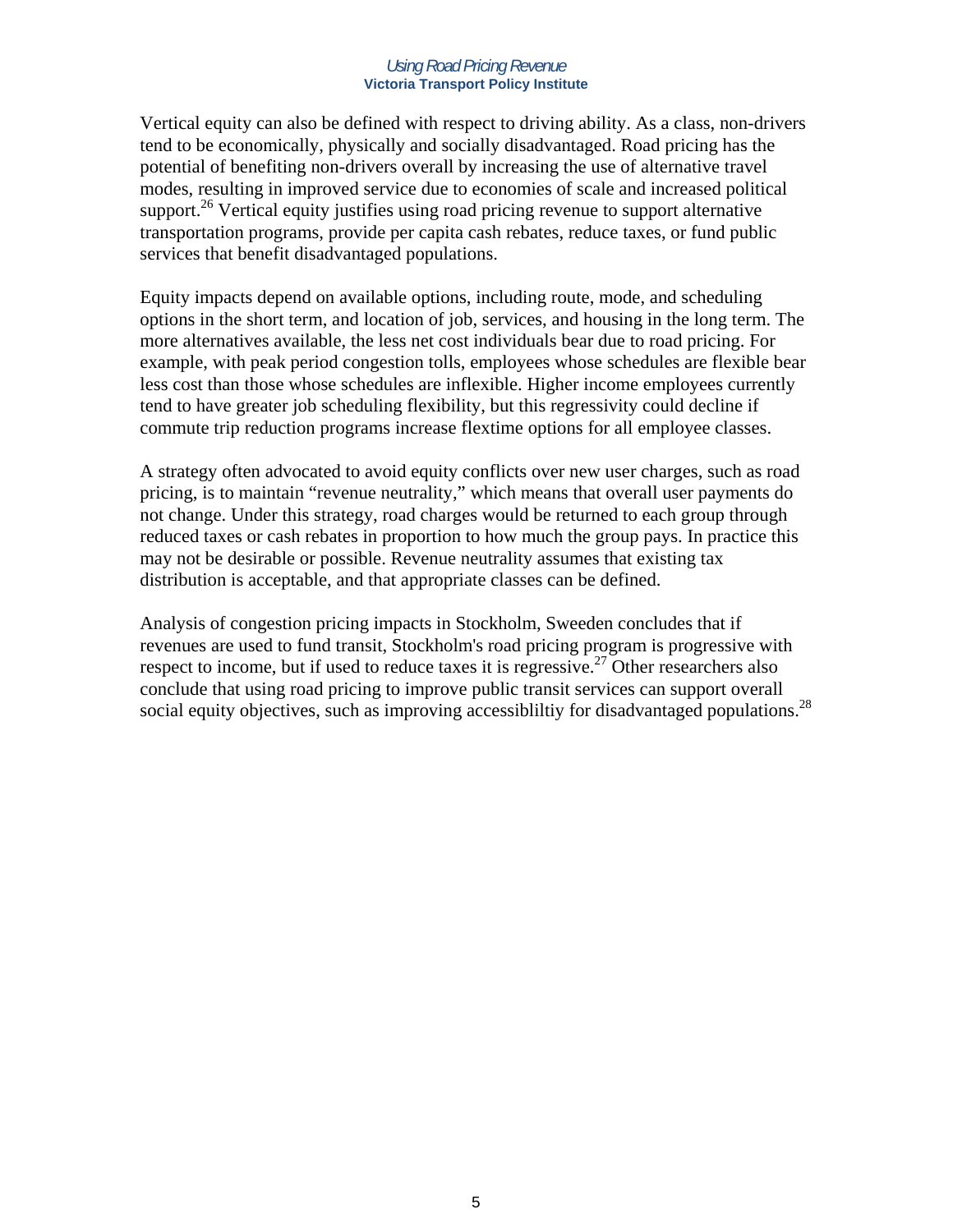### *Equity Analysis Summary*

The equity implications of revenue distribution depends on whether horizontal or vertical equity is emphasized, whether the class incurring costs is considered to include only those who pay the fee or also those who change their travel patterns, whether compensation for externalities is required, and if so, what scope of costs are to be compensated. Table 2 evaluates the distribution of road pricing revenue to four classes of people based on horizontal and vertical equity.

| <b>Table 2</b>                      | <b>Road Pricing Revenue Distribution Equity Analysis</b>                                                                                                                                                                                               |                                                                                                                                                                                                                                              |                                                                                                                                                                                               |  |
|-------------------------------------|--------------------------------------------------------------------------------------------------------------------------------------------------------------------------------------------------------------------------------------------------------|----------------------------------------------------------------------------------------------------------------------------------------------------------------------------------------------------------------------------------------------|-----------------------------------------------------------------------------------------------------------------------------------------------------------------------------------------------|--|
| <b>Class</b>                        | <b>Description</b>                                                                                                                                                                                                                                     | <b>Horizontal Equity</b>                                                                                                                                                                                                                     | <b>Vertical Equity</b>                                                                                                                                                                        |  |
| Non-Drivers                         | People who cannot drive,<br>usually due to age, disability, or<br>low income. Non-drivers use<br>automobiles as passengers, but<br>their overall use of congested<br>roads is typically low.                                                           | Although this group would<br>pay little in road pricing,<br>they deserve a share of<br>revenue if it is considered<br>compensation for existing<br>external impacts of driving.                                                              | Since non-drivers include<br>many people who are<br>economically, physically and<br>socially disadvantaged,<br>maximum use of road pricing<br>revenues to benefit this<br>group is justified. |  |
| Low Income<br><b>Drivers</b>        | People who can drive and have<br>access to an automobile, but<br>whose travel decisions are<br>significantly affected by vehicle<br>expenses. They will be<br>frequently tolled off by road<br>pricing.                                                | This group pays a relatively<br>small share of road price fees<br>but incurs costs from travel<br>changes which provide a<br>large portion of congestion<br>reduction benefits. They<br>deserve a share of toll<br>revenues in compensation. | This group is, by definition,<br>disadvantaged so use of road<br>pricing revenues to benefit<br>this group is justified.                                                                      |  |
| Middle-<br>Income<br><b>Drivers</b> | People who drive and have an<br>automobile, and whose travel<br>decisions are only moderately<br>affected by vehicle expenses.<br>They will sometimes be tolled<br>off the roadway and their net<br>benefits of travel are reduced by<br>road pricing. | These drivers pay a large<br>portion of total road pricing<br>and lose net benefits. They<br>deserve to benefit from road<br>pricing revenue on the basis<br>of horizontal equity, but only<br>after all external costs are<br>compensated.  | Since this group is not<br>disadvantaged there is no<br>vertical equity justification<br>for using road pricing<br>revenue to benefit them.                                                   |  |
| Upper-<br>Income<br>Driver          | People who drive and have an<br>automobile, and whose travel<br>decisions are not affected by<br>vehicle expenses. They benefit<br>overall from road pricing due to<br>reduced congestion.                                                             | These people enjoy net<br>benefits from reduced<br>congestion. They deserve a<br>share of the revenue only<br>after all external costs are<br>compensated.                                                                                   | Since this group is not<br>disadvantaged, there is no<br>vertical equity justification<br>for using road pricing<br>revenue to benefit them.                                                  |  |

*This table summarizes equity impacts of road pricing on four classes of residents.* 

This analysis indicates the following about the equity of road pricing revenue distribution.

• If the criterion is horizontal equity and external impacts are *ignored*, then revenue should be returned to each user class (however defined) according to that class's road pricing payments. User classes can include either just drivers who pay the toll, all automobile users in that corridor, or all peak hour travelers in that corridor. Roadway transportation improvements (including transit programs that reduce roadway congestion) could deliver these benefits, as would revenue neutral cash rebates or tax reductions to automobile users.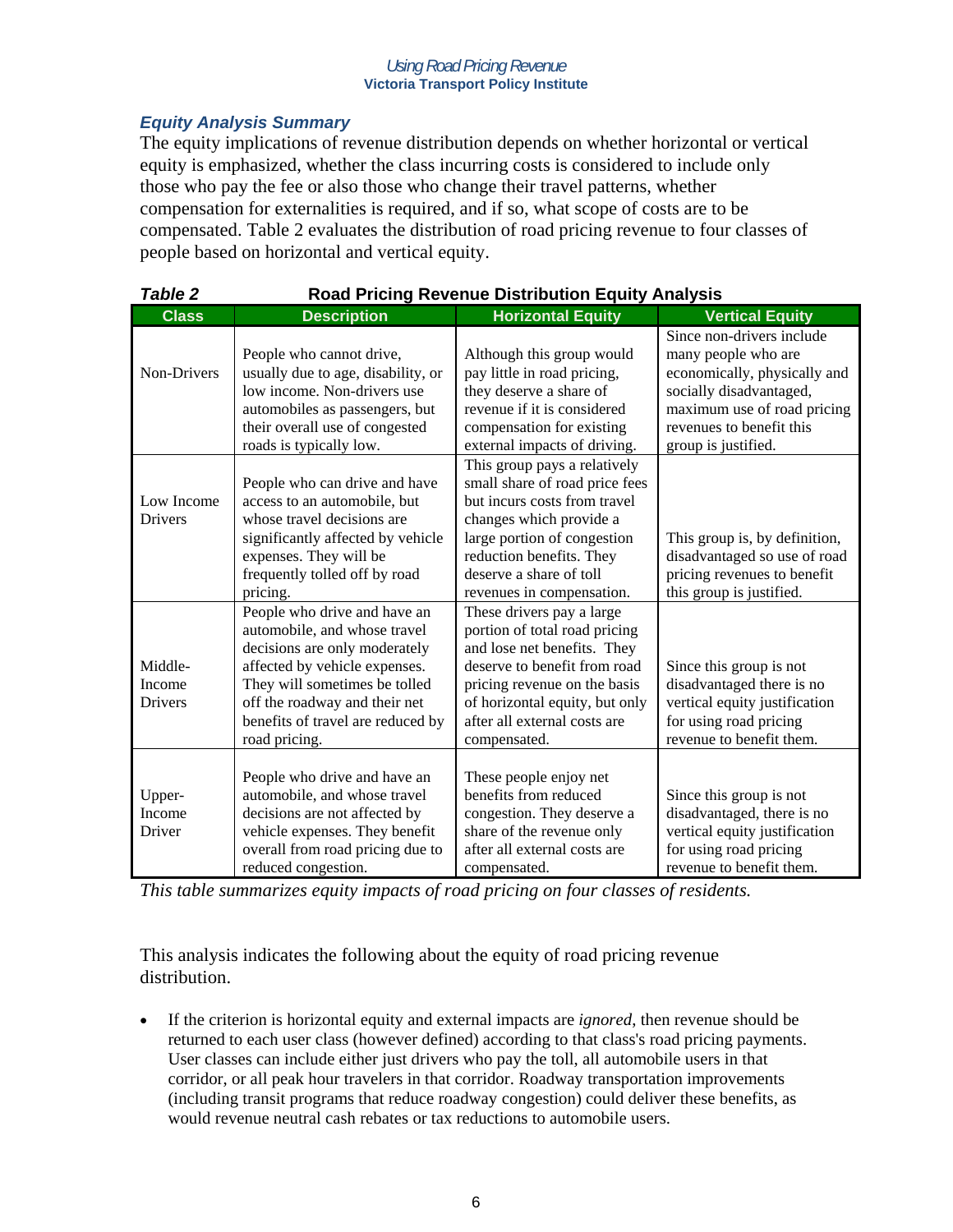- If the criterion is horizontal equity and external impacts are *recognized*, then revenues should first be used to compensate for external costs. Suitable funding candidates include environmental and social programs that mitigate the harms of motor vehicle use. There is no requirement to limit such compensation to transportation activities, but it *could* include support for alternative modes such as transit, bicycling and walking (both because these can help reduce environmental and social impacts of motor vehicle use and because they can benefit impacted populations). Whether compensation must cover only the incremental impacts from traffic on a particular road, or total external impacts of automobile use, depends on how broadly the scope of responsibility is defined. Any residual revenues could be used for roadway improvements or tax reductions that benefit drivers.
- If the criterion is vertical equity, road pricing revenue should be used to guarantee that low income drivers and disadvantaged groups benefit overall. This can be accomplished by funding transportation improvements that target lower income drivers and non-drivers, by replacing more regressive taxes, by funding services for disadvantage people, or by cash payments that benefit lower income residents.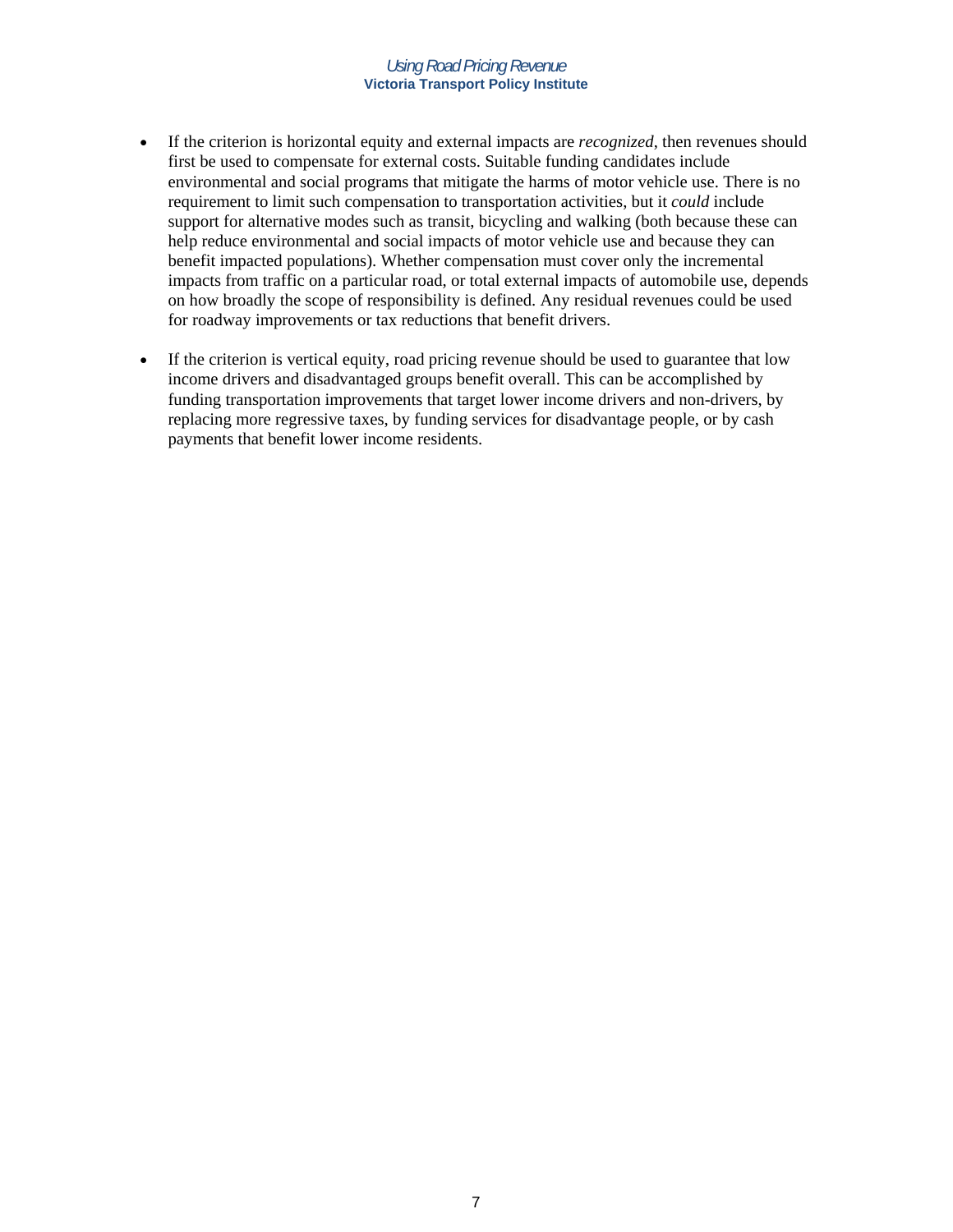# **Political Acceptability**

The final issue to be considered when evaluating options for allocating road pricing revenue is political acceptability. Whereas economic efficiency and equity can be evaluated with a certain degree of objectivity, political acceptability must reflect popular perceptions and the distribution of political power. To be politically feasible, road pricing revenues must be perceived as significantly beneficial to people who wield the most political power.

Hau argues that most drivers, both those who would pay a toll and those who would be tolled off the roadway, perceive a net loss from road pricing.4 Gómez-Ibáñez identifies eight groups affected by road pricing (Table 3), three of which are direct winners and five are direct losers. Both winners and losers include a diversity of income classes, so the overall vertical equity and political strength of a particular road pricing scheme depends on the relative size and makeup of these groups, which will vary from one situation to another. Since more groups are direct losers than direct winners, developing political support for road pricing will be difficult, although it may be possible on new highways, where additional transportation taxes are acceptable to voters, or where roads are so congested that the number of direct winners exceeds the direct losers.

| Table 3<br>Road Pricing Winners and Losers <sup>3</sup>                                                                                                                                                                                  |                                                                                                                                                                                                                                                                                                                                            |  |  |  |
|------------------------------------------------------------------------------------------------------------------------------------------------------------------------------------------------------------------------------------------|--------------------------------------------------------------------------------------------------------------------------------------------------------------------------------------------------------------------------------------------------------------------------------------------------------------------------------------------|--|--|--|
| <b>Direct Winners</b>                                                                                                                                                                                                                    | <b>Direct Losers</b>                                                                                                                                                                                                                                                                                                                       |  |  |  |
| Wealthier motorists who value their<br>travel time savings more than their toll costs.<br>Bus and rideshare travelers who<br>enjoy improved service due to reduced<br>congestion and economies of scale.<br>Recipients of toll revenues. | Lower income motorists who pay the toll because<br>they have no travel alternative, but don't value their time<br>savings more than the toll costs.<br>Motorists who shift to other routes to avoid a toll.<br>Road users on un-tolled roads who experience<br>٠<br>increased congestion.<br>Motorists who forego trips due to tolls.<br>٠ |  |  |  |
|                                                                                                                                                                                                                                          | Motorists who shift to transit and rideshare modes<br>due to tolls (although service improvements due to economies<br>of scale may make some of these net winners).                                                                                                                                                                        |  |  |  |

### *Table 3* **Road Pricing Winners and Losers3**

*The greater number of direct losers makes road pricing politically difficult to implement for demand management.* 

Market surveys indicate that motorists on corridors that are candidates for tolling consider highway improvements and transit service improvements to be the most acceptable uses of road pricing revenues.<sup>29</sup>,  $30$  To design a politically feasible congestion pricing package for Southern California, Small suggested that funds be allocated about equally between monetary subsidies to travelers, substitutions of general taxes now used to pay for transportation services, and new transportation services.<sup>31</sup> The package he proposed is summarized in Table 4. His equity analysis indicates that this program makes every class of traveler better off (taking into account combined travel time saving, financial benefits and transportation improvements), with the greatest benefit to higher income drivers and transit riders.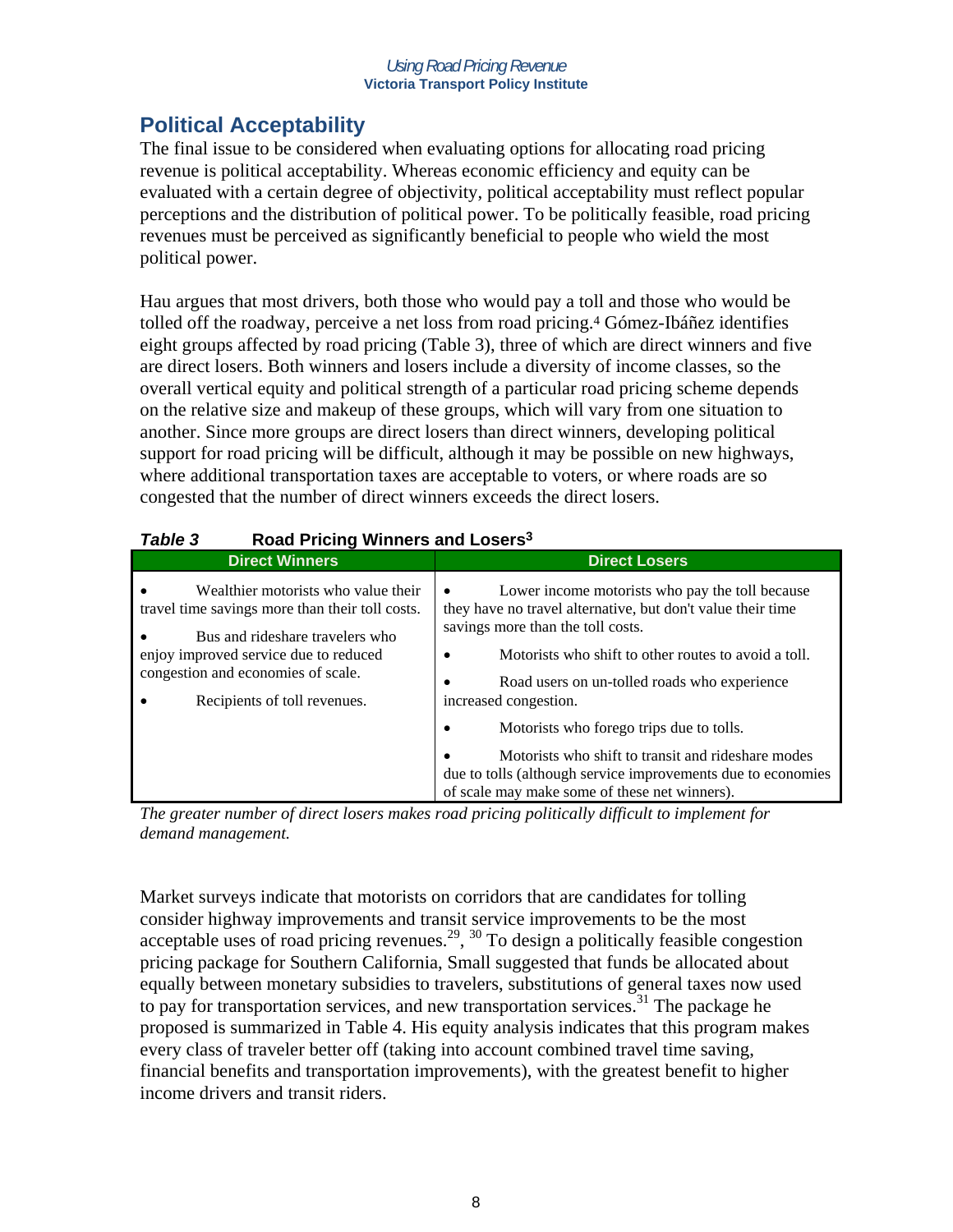| Table 4<br>Proposed Congestion Pricing Revenue Distribution  |                |  |
|--------------------------------------------------------------|----------------|--|
| <b>Use</b>                                                   | <b>Funding</b> |  |
| Fund employee commute allowances.                            | 25%            |  |
| Reduce road user taxes.                                      | 12%            |  |
| Reduce or eliminate transportation sales-tax surcharges.     | 18%            |  |
| Rebate a portion of property taxes.                          | 16%            |  |
| Fund new highway capacity.                                   | 11%            |  |
| Fund public transit improvements.                            | 10%            |  |
| Fund business center transportation facilities and services. | 11%            |  |

### *Table 4* **Proposed Congestion Pricing Revenue Distribution**

*Kenneth Small proposed this package to satisfy the goals of the seven interest groups.* 

Surveys indicate that compensation for externalities and vertical equity are significant considerations in the political acceptability of road pricing proposals, and may outweigh the preference for using revenue only for transportation improvements, at least in that state.<sup>16</sup> One citizen survey in the city of Edinburgh, performed during a major debate over road pricing, indicates broad public support for spending road pricing revenues to improving public transport services.<sup>32</sup> The result of the analysis suggests that the preferences of spending within public transport are real-time information, reliability, integrated ticketing, fare reductions and network coverage.

Road pricing advocates often argue that their programs can and should be revenue neutral. This does not always satisfy critics for these reasons:

- Skepticism that public officials will actually implement appropriate financial refunds.
- The inequity from externalities imposed on groups that don't pay the toll, including congestion spillover onto adjacent roads, pollution, and severance in neighborhoods through which tolled roads pass. It could be argued that these externalities should be compensated before user classes are refunded.
- Challenges to the assumption that existing resource allocation is equitable. The regressivness of existing taxes would increase with a revenue neutral road pricing package.

King, Manville and Shoup recommend that highway toll revenues be returned to the cities through which they pass.33 This compensates these cities for bearing the local external costs of a regional system, and gives them the resources to help mitigate freeway caused problems. It is also efficient, in that it will give an already organized lobbying group an incentive to champion tolls. Using Los Angeles County as a case study, they find that 70 of the 88 cities in the county would receive toll revenue, and the estimated revenue for the recipient cities would almost double these cities' general fund revenues.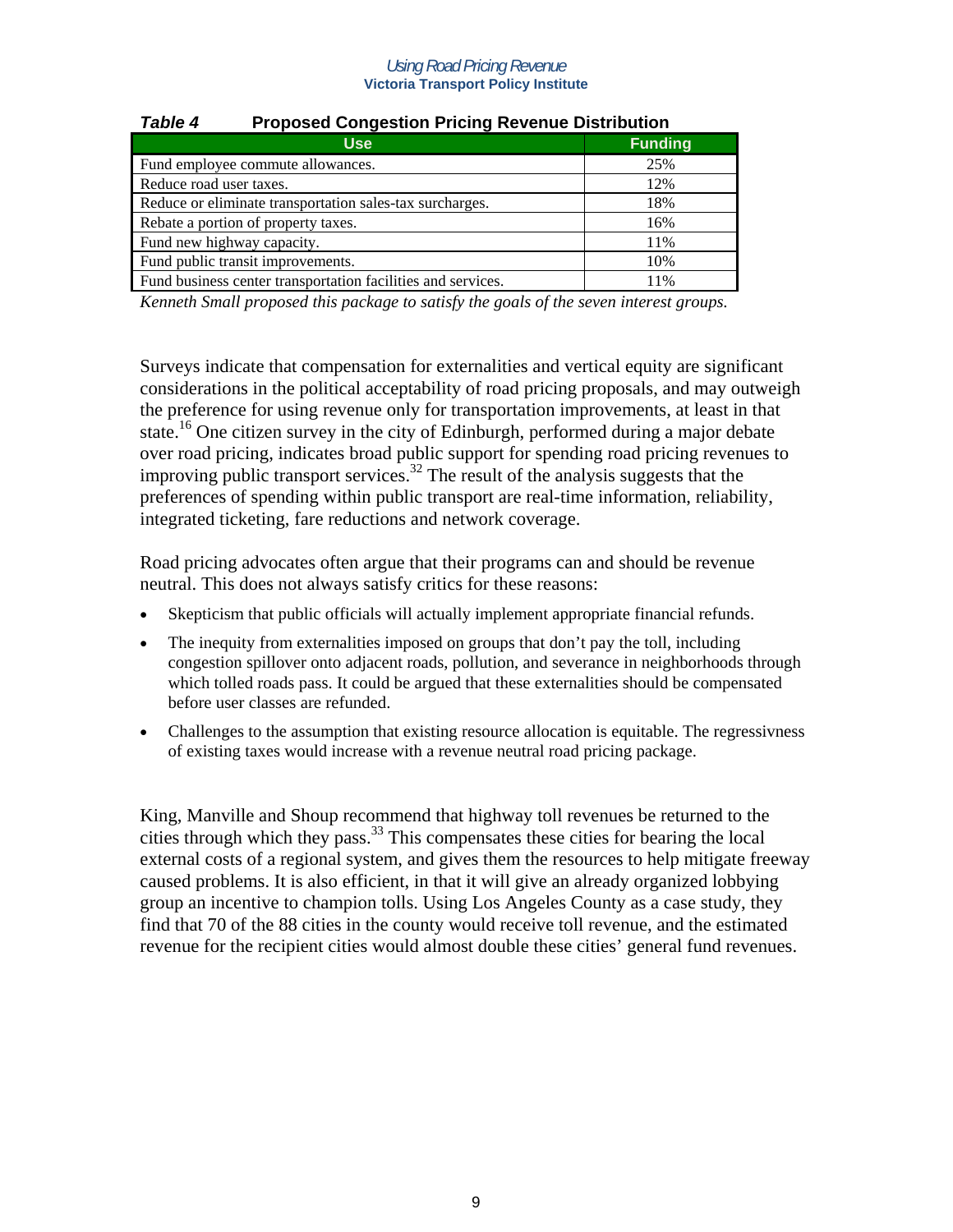# **Conclusions And Recommendations**

This paper considers four issues for determining how road pricing revenue should be distributed: economic efficiency, equity, mitigation of external costs, and political feasibility. Of these four, economic efficiency is the easiest to address. The only requirements are that revenues be used to benefit society, and road users not be refunded in proportion to how much they individually pay. Economic efficiency does not require that revenue be dedicated to roadway or transportation improvements.

Horizontal equity implies that revenue should be dedicated to roadway projects or rebated to automobile users as class, but this requirement is reduced or eliminated if the analysis recognizes the need for users to compensate for the external costs they impose. Vertical equity justifies using revenues to benefit disadvantaged people, including lowincome drivers as a class and non-drivers. This can be achieved by using funds to provide cash rebates or tax reductions that benefit lower income drivers as a class at least as much as they pay in road fees; to improve transportation alternatives such as transit, bicycling and walking; and to fund public services that benefit disadvantaged populations

Political feasibility means road pricing programs must be attractive to voters. Current conventional thinking is that road pricing is politically acceptable only on new highways or where a new road tax is already accepted. In either case revenues would be primarily dedicated to highways, resulting in horizontal inequity to those who incur external costs and no increase in vertical equity. However, increasing congestion costs, growing concern over motor vehicle externalities, more efficient toll collecting technologies, and creative packaging may allow other road pricing plans to be accepted. Using revenues to fund transportation improvements and broad economic benefits to residents through reduced taxes, rebates or community programs may provide the greatest overall benefit and earn the widest political support.

### **Acknowledgments**

I would like to express my appreciation to Dr. Fred Williams of the Federal Transit Administration for his encouragement and support.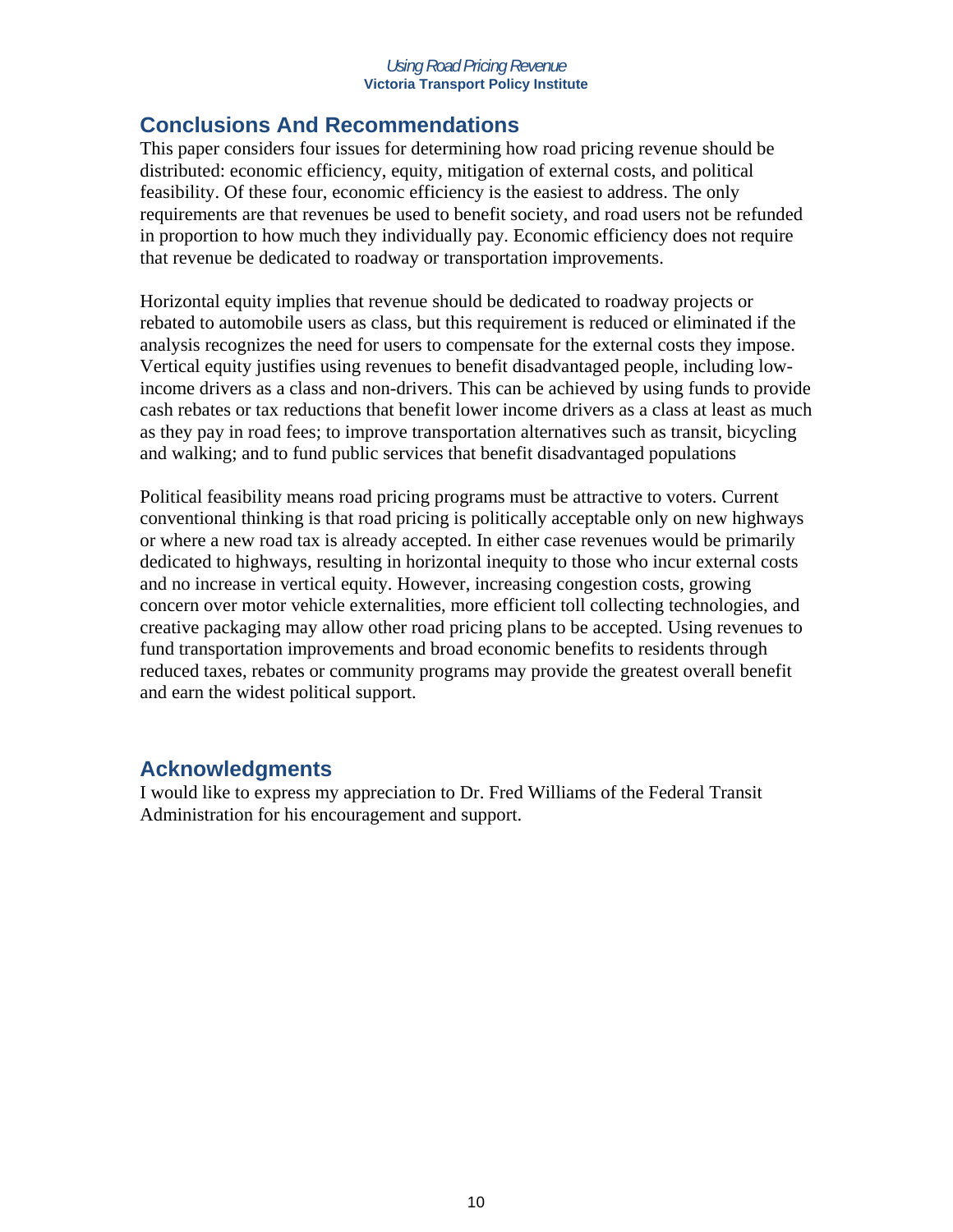# **Resources for More Information**

DfT (2004), *Feasibility Study Of Road Pricing In The UK*, UK Department for Transport (www.dft.gov.uk); available at www.dft.gov.uk/stellent/groups/dft\_roads/documents/divisionhomepage/029798.hcsp.

Jonas Eliasson and Lars-Goran Mattsson (2006), "Equity Effects of Congestion Pricing: Quantitative Methodology and a Case Study for Stockholm," *Transportation Research A*, Vol. 40, Issue 7 (www.elsevier.com/locate/tra), August 2006, pp. 602-620.

Antonio Estache, Manuel Romero and John Strong (2000), *The Long and Winding Path To Private Financing and Regulation of Toll Roads*, World Bank Institute, World Bank - Policy Research Working Paper 2387 (http://ntl.bts.gov/lib/24000/24500/24500/1142.pdf).

*European Transport Pricing Initiatives* (www.transport-pricing.net) includes various efforts to develop more fair and efficient pricing. The *European Transport Pricing Initiative Newsletter* (www.mcicam.net/MCICAM-news.pdf) provides updates on these programs. Specific European transportation pricing research projects are described below:

*AFFORD* (www.vatt.fi/afford) is an evaluation of optimal transportation pricing policies.

*CAPRI* (www.its.leeds.ac.uk/projects/capri) is disseminating research on transport pricing.

*CUPID* (*Co-ordinating Urban Pricing Integrated Demonstrations*), European Transport Pricing Initiative, Project No. GRD1-1999-10958, European Commission, Competitive and Sustainable Growth Programme (www.transport-pricing.net/reports22.html), 2001.

*ExternE* (http://externe.jrc.es) involves research into external costs of transport.

*IMPRINT: Implementing Pricing Reform in Transport* (www.imprint-eu.org) is an effort to promote implementation of fair and efficient transport pricing.

*PETS* (www.cordis.lu/transport/src/pets.htm) assesses current pricing of transport modes in European Union member countries.

*PROGREURSS* (*Pricing ROad use for Greater Responsibility, Efficiency and Sustainability in citieS*) (www.progress-project.org) involves research on road pricing.

*TRACE* (www.hcg.nl/projects/trace/trace1.htm) provides costs of private road travel and their effects on demand, including short and long term elasticities.

*TRENEN* (www.cordis.lu/transport/src/trenen.htm) is an effort to develop models for transport, environment and energy.

*UNITE* (www.its.leeds.ac.uk/projects/unite) involves transport cost accounting.

Matthew H. Hardy (2009), "Transit Response to Congestion Pricing Opportunities: Policy and Practice in the U.S." *Journal of Public Transportation*, Vol. 12, No. 3, pp. 61-78; at www.nctr.usf.edu/jpt/pdf/JPT12-3.pdf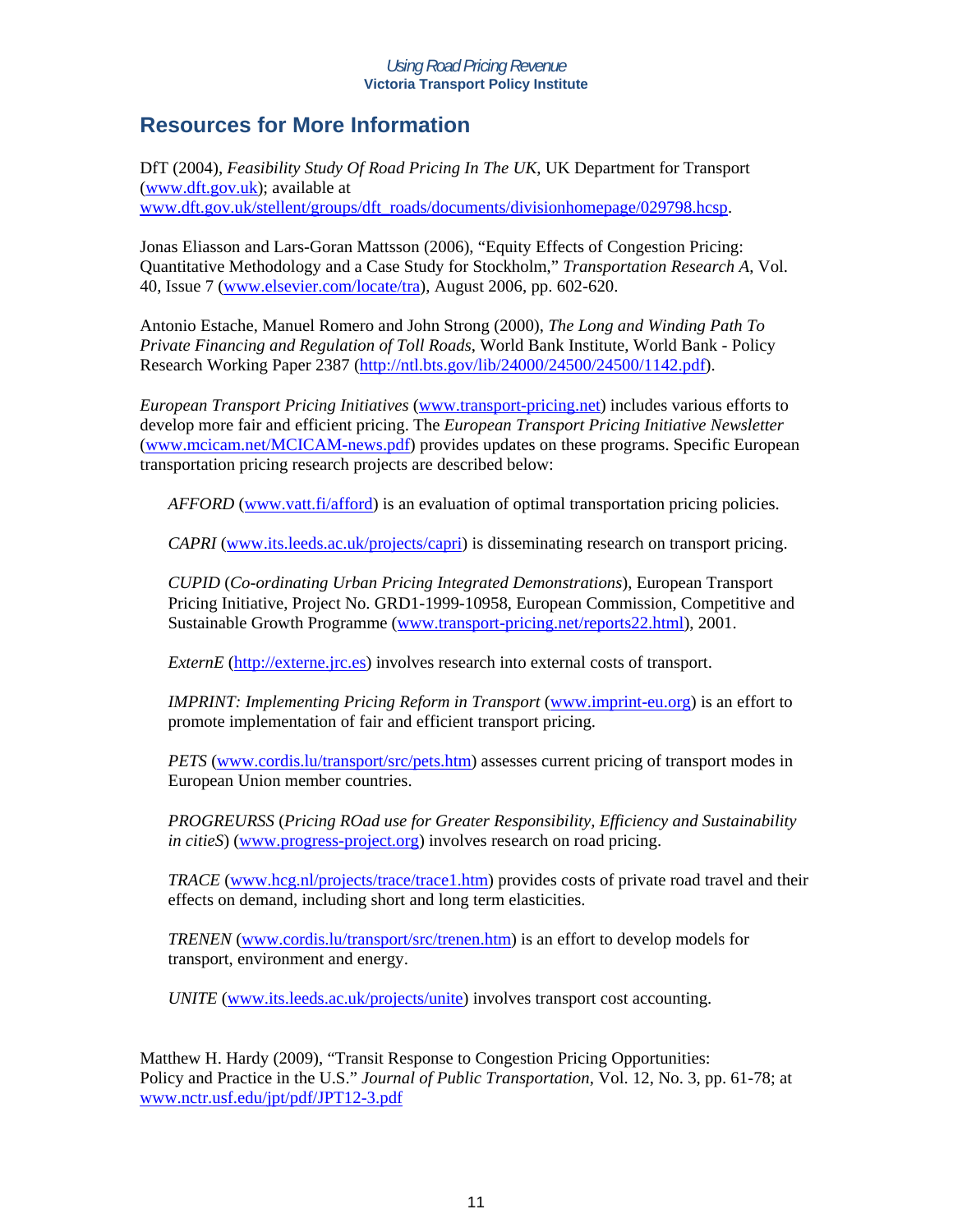Timothy D. Hau (1998), "Congestion Pricing and Road Investment," in *Road Pricing, Traffic Congestion and the Environment: Issues of Efficiency and Social Feasibility*, Edward Elgar (www.e-elgar.co.uk), pp. 39-78; available at www.econ.hku.hk/~timhau/download.html.

HHH, *Congestion Pricing Bibliography*, HHH Institute of Public Affairs, University of Minnesota (www.hhh.umn.edu/centers/slp/conpric/bib.htm).

David A. King, Michael Manville and Donald Shoup (2007), "*The Political Calculus of Congestion Pricing*," *Transport Policy*, Vol. 14, No. 2 (http://shoup.bol.ucla.edu/PoliticalCalculus.pdf), March 2007, pp. 111-123.

Michael Iacono and Adeel Lari (2006), "Transportation Finance, Congestion, And Equity: Some Policy Perspectives," *Transportation Research Record 1983* (www.trb.org), pp. 81-90; available at www.mdt.mt.gov/research/docs/trb\_cd/Files/06-2360.pdf.

David Levinson, *Road Pricing and Compensation for Delay*, Transportation Research Board Annual Meeting (www.trb.org), 2002.

Todd Litman (2007), *Socially Optimal Transport Prices and Markets*, VTPI (www.vtpi.org); www.vtpi.org/sotpm.pdf.

Todd Litman (2003), *London Congestion Pricing: Implications for Other Cities*, Victoria Transport Policy Institute (www.vtpi.org); available at www.vtpi.org/london.pdf.

I. Mayeres (2001), *Equity and Transport Policy Reform*, Club of Jules Dupuit, University of Montreal (www.ajd.umontreal.ca/source-pdf/AJD-46%20Mayeres-I-Equity%20and%20TrasportPolicy%20Reform\_ajd.pdf).

Robert Plotnick, Jennifer Romich and Jennifer Thacker (2009), *The Impacts of Tolling on Lowincome Persons in the Puget Sound Region*, Washington State Transportation Center, University of Washington, for the Washington State Department of Transportation (www.wsdot.wa.gov); at www.wsdot.wa.gov/research/reports/fullreports/721.1.pdf.

PSRC (2008), *Traffic Choices Study: Summary Report*, Puget Sound Regional Council (http://psrc.org); at http://psrc.org/assets/37/summaryreport.pdf.

Rand (2009), *Equity and Congestion Pricing: A Review of the Evidence*, Environmental Defense Fund, (www.edf.org) at www.edf.org/documents/9876 Rand TR680 .pdf.

*REVENUE (*www.revenue-eu.org), *Revenue Use from Transport Pricing,* is a European Union sponsored research program concerning the use of transport pricing revenues. For information see, *State of the Art and Conceptual Background* (www.revenue-eu.org/deliverables.htm), 2004.

Piet Rietveld (2003), "Winners and Losers in Transport Policy: On Efficiency, Equity and Compensation," *Handbook of Transport and the Environment*, Elsevier (www.elsevier.com), pp. 585-601.

*Road User Charging and Work Place Parking Levy Online Database* (www.geocities.com/transport\_and\_society/roadusercharging.html), is maintained by researchers at various UK universities.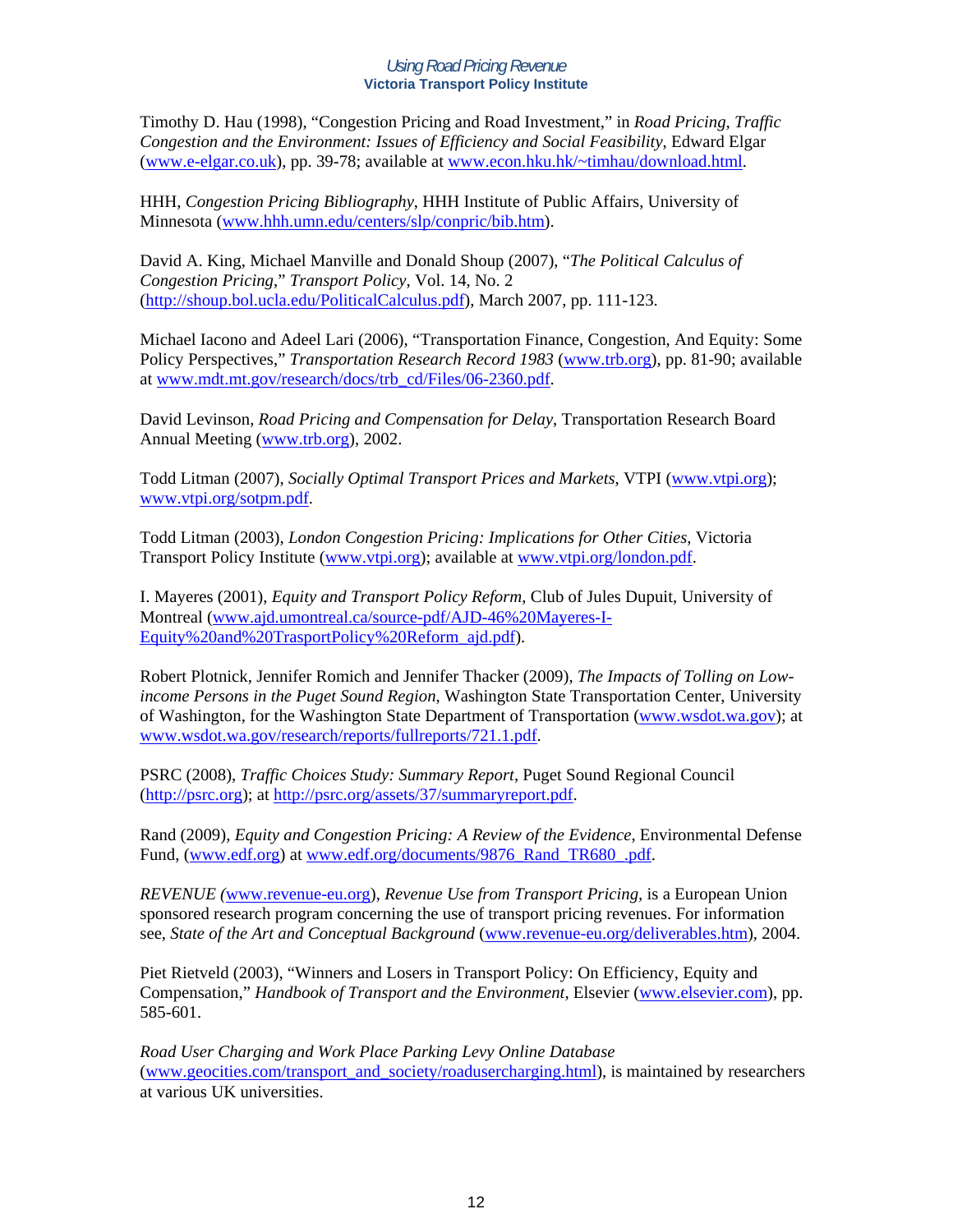Gabriel Roth (1996), *Roads in a Market Economy*, Avebury Technical (Aldershot).

Jens Schade and Bernhard Schlag (2000), *Acceptability of Urban Transport Pricing*, Government Institute for Economic Research (Helsinki); Traffic and Transportation Psychology, Dresden University (www.verkehrspsychologie-dresden.de).

Lisa Scheitzer And Briand Taylor (2010), "Just Road Pricing," *Access 36* (www.uctc.net/access); Spring 2010, pp. 2-7; at www.uctc.net/access/36/access36.pdf.

TCRP (2003), *Road Value Pricing: Traveler Response to Transport System Changes*, Transit Cooperative Research Program Report 95; Transportation Research Board (www.trb.org);, available at (http://gulliver.trb.org/publications/tcrp/tcrp\_rpt\_95c14.pdf).

TRB (1994), *Curbing Gridlock; Peak-Period Fees to Relieve Traffic Congestion*, Committee for Study on Urban Transportation Congestion Pricing, National Research Council Special Report #242, National Academy Press (www.trb.org).

William Vickrey (1992), *Principles of Efficient Congestion Pricing*, Columbia University; available at www.vtpi.org/vickrey.htm.

Jose M. Viegas (2001), "Making Urban Road Pricing Acceptable and Effective: Searching for Quality and Equity in Urban Mobility," *Transport Policy*, Vol. 8, No. 4, (www.elsevier.com/locate/tranpol), Oct. 2001, pp. 289-294.

VTPI (2005), "Evaluating Pricing Strategies," *Online TDM Encyclopedia*, Victoria Transport Policy Institute (www.vtpi.org).

John Walker (2011), *The Acceptability of Road Pricing*, Royal Automobile Club Foundation for Motoring (www.racfoundation.org); at www.racfoundation.org/assets/rac\_foundation/content/downloadables/the%20acceptability%20of %20road%20pricing%20-%20walker%20-%20main%20report%20(may%2011).pdf.

Timothy B. Whitehead (2005), "The New Transport Charging Powers: The (Real) Issues for Business - Credibility, Fairness and Red Tape?," *Journal Local Government Studies* (www.taylorandfrancis.com), Volume 31, Issue 4, August 2005, pp. 491 – 510.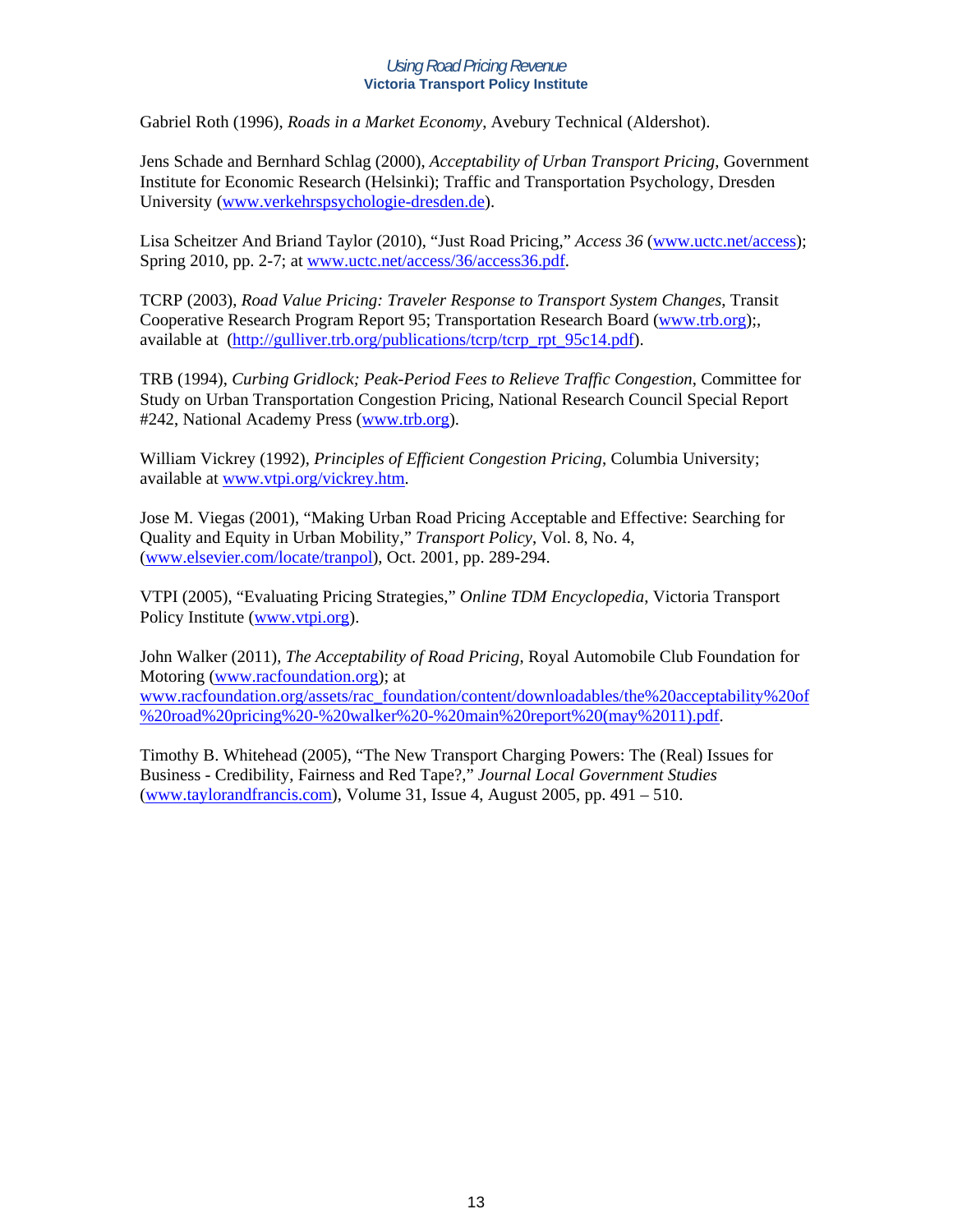### **Endnotes**

 $\overline{a}$ 

<sup>1</sup> Anthony Downs, *Stuck in Traffic: Coping with Peak-Hour Traffic Congestion*, Brooking Institute, Washington DC, 1992.

<sup>2</sup> *Curbing Gridlock: Peak Period Fees to Relieve Traffic Congestion*, Transportation Research Board (www.trb.org), 1994.

3 Jose Gómez-Ibáñez, "The Political Economy of Highway Tolls and Congestion Pricing," *Journal of Transport Economics and Policy*, Vol. 46, No. 3, July 1992, pp. 343-360.

4 Tim Hau, *Economic Fundamentals of Road Pricing*, Infrastructure and Urban Development, World Bank (Washington DC), 1992.

5 Mark Hansen, et al, *The Air Quality Impacts of Urban Highway Capacity Expansion: Traffic Generation and Land Use Change*, Institute of Transportation Studies, Berkeley, April, 1993.

6 Standing Advisory Committee on Trunk Road Assessment, *Trunk Roads and the Generation of Traffic*, U.K. Department of Transportation, HMSO, London, 1994.

7 PSRC (2008), *Traffic Choices Study: Summary Report*, Puget Sound Regional Council (http://psrc.org); at http://psrc.org/assets/37/summaryreport.pdf.

<sup>8</sup> Hanna Armelius and Lars Hultkrantz, "The Politico-Economic Link Between Public Transport And Road Pricing: An Ex-Ante Study Of The Stockholm Road-Pricing Trial," *Transport Policy*, Vol. 13, No. 2 (www.elsevier.com), March 2006, pp. 162-172.

<sup>9</sup> Todd Litman, *Evaluating Transportation Equity*, VTPI, (www.vtpi.org), 1998.

10 A. Evans, "Road Congestion Pricing: When is it Good Policy?" *Journal of Transport Economics and Policy*, Sept. 1992, pp. 213-243; Gabriel Roth, *Roads in a Market Economy*, Avebury (Aldershot), 1996.

<sup>11</sup> Office of Technology Assessment, *Saving Energy in U.S. Transportation*, Office of Technology Assessment (Washington DC; www.wws.princeton.edu/~ota), July 1994.

<sup>12</sup> R. Repetto, et al., *Green Fees: How a Tax Shift Can Work for the Environment and the Economy*, World Resources Institute, (www.wri.org , 1992.

13 Todd Litman, *Transportation Cost Analysis*, VTPI, (www.vtpi.org), 1998.

14 IBI Group, *Full Cost Transportation and Cost Based Pricing Strategies*, Ontario Round Table on Environment and Economy, Toronto, 1995.

15 Apogee Research, *The Costs of Transportation*, Conservation Law Foundation (www.clf.org), 1994.

16 John Rawls, *A Theory of Justice*, Harvard University Press, 1978.

17 P. Hu and J. Young, *1990 NPTS Databook, Vol. 1*, FHWA, Washington DC, Nov. 1993.

18 Elizabeth Deakin and Greig Harvey, *Transportation Pricing Strategies for California: An Assessment of Congestion, Energy and Equity Impacts*, California Air Resources Board, Sacramento, 1995.

19 Ken Small, "The Incidence of Congestion Tolls on Urban Highways," *Journal of Transport Economics and Policy*, Vol. 13, January 1983, pp. 90-111.

20 Michael Cameron, *Efficiency and Fairness on the Road*, Env. Defense Fund (www.edf.org), 1994.

<sup>21</sup> Jonas Eliasson and Lars-Goran Mattsson (2006), "Equity Effects of Congestion Pricing: Quantitative Methodology and a Case Study for Stockholm," *Transportation Research A*, Vol. 40, Issue 7, August 2006, pp. 602-620

22 G. Giuliano, "Equity and Fairness Considerations of Congestion Pricing," *Curbing Gridlock: Peak Period Fees to Relieve Traffic Congestion*, TRB (Washington DC; www.nas.edu/trb) 1994, Table 4.